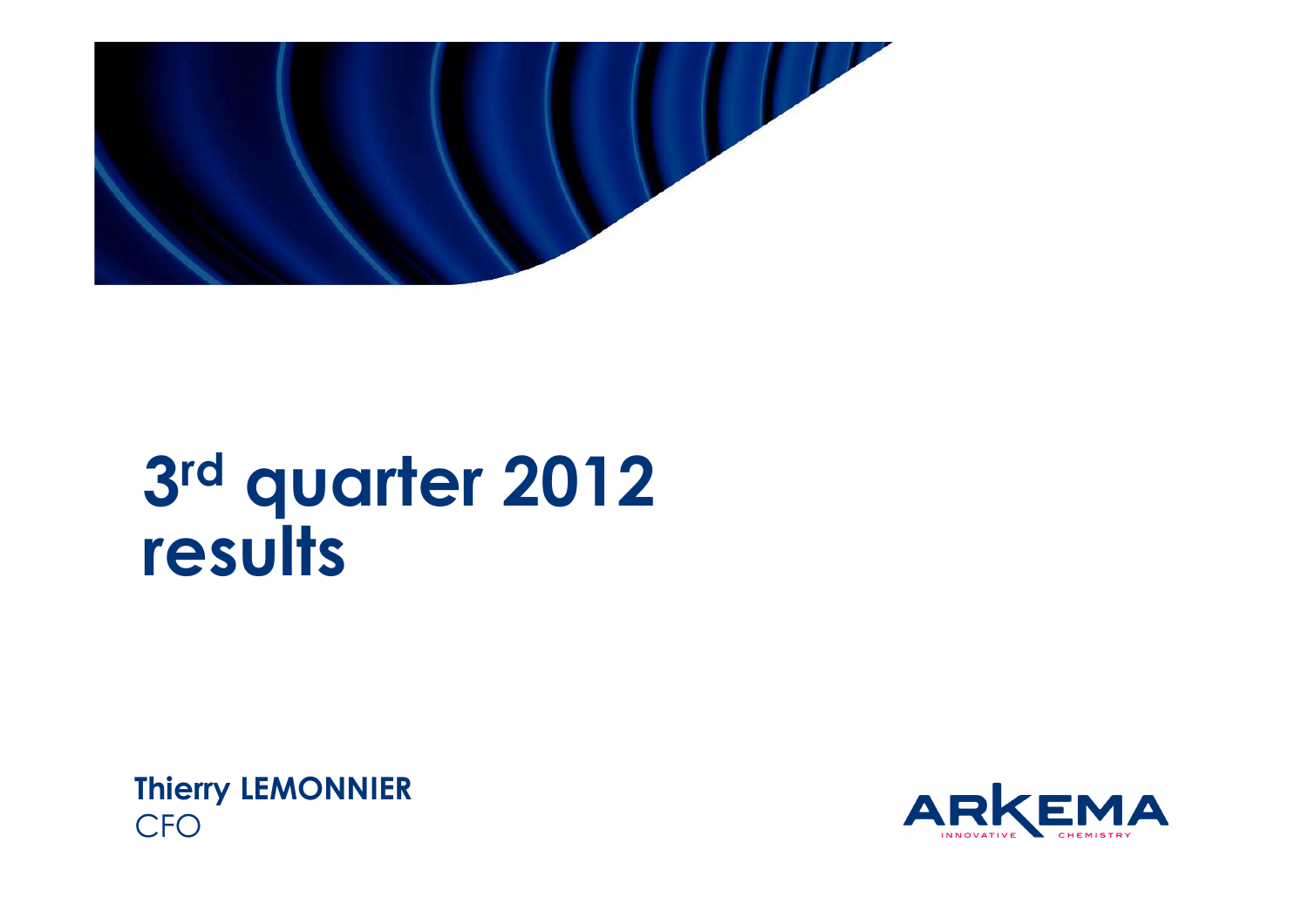# **A strong performance reflecting Arkema'srobustness**



# **€ 266m EBITDA and 16.6% EBITDA margin**

- Same level as 3Q'11 in a less favorable economic environment
- 19.5% in Performance Products with record EBITDA in a third quarter  $(\text{\textsterling}107m)$
- 16.7% in Industrial Chemicals

## **€ 116m net income, group share**

- $\bullet$  +6% vs 3Q'11
- $\bullet$  7.2% of sales

# **€1,002m net debt**

● 43% gearing



# **1,587 1,606**3Q'11 3Q'12

**Sales** (€m)

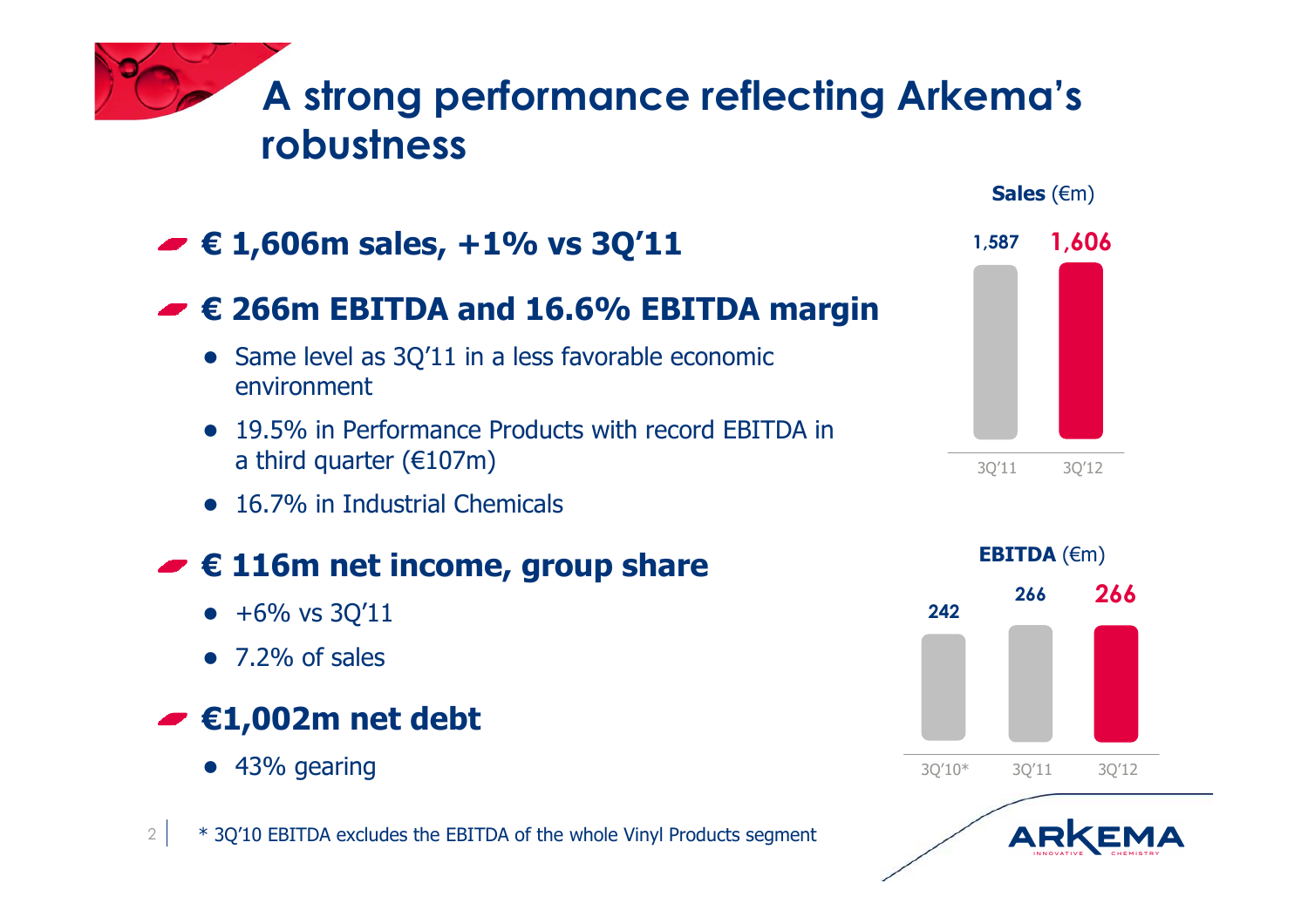**Key drivers of Arkema 3Q'12 performance**

# **Challenging market conditions vs 3Q'11**

- Contrasted market conditions by region with challenging conditions in Europe and relatively slow growth in Asia (positive exception in South East Asia)
- Slowdown in demand in certain end markets in September (automotive and construction in Europe, photovoltaic)
- Volatile and high raw material costs
- Positive impact of foreign exchange rate  $(\epsilon/\$

## **Well positioned on resilient niche markets**

- Oil & gas (PVDF Kynar®, specialty polyamides, Thiochemicals, oil additives, etc.)
- Animal nutrition (Thiochemicals)
- Industrial coatings (Coatex, Sartomer)

#### **Benefits from strong position in North America**

● 35% of sales

# **Contribution of acquisitions in Performance Products**

- Hipro/Casda in China (bio-based polyamide 10)
- Alkoxylates (Filtration and adsorption)

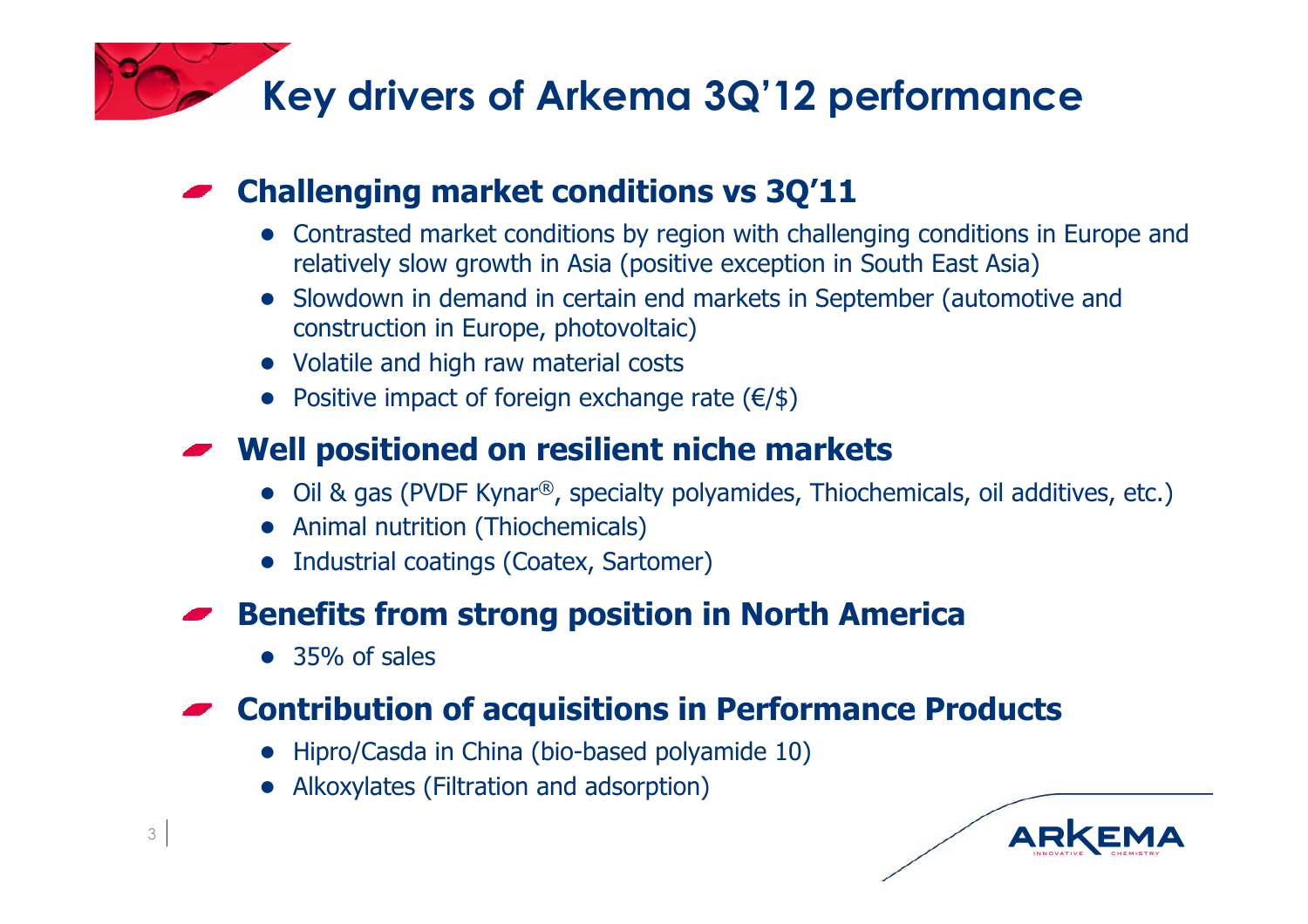

# **Major achievements in portfolio transformation**

- Divestment of Vinyl business finalized early July (€1bn sales)
- Divestment of tin stabilizers business finalized early October (€180m sales)
- Acquisition by Coatex of an acrylic additives and emulsion production site in<br>Rrazil (finalized early October) Brazil (finalized early October)
- **Successful start-up in July of PVDF Kynar® 50% capacity expansion in Changshu (China)**
- **Beginning of construction of thiochemicals and biomethionine complex in Malaysia**

## **Successful €250m bond issue**

- Additional tranche to original bond due April 30th, <sup>2020</sup>
- Annual yield slightly below 3%

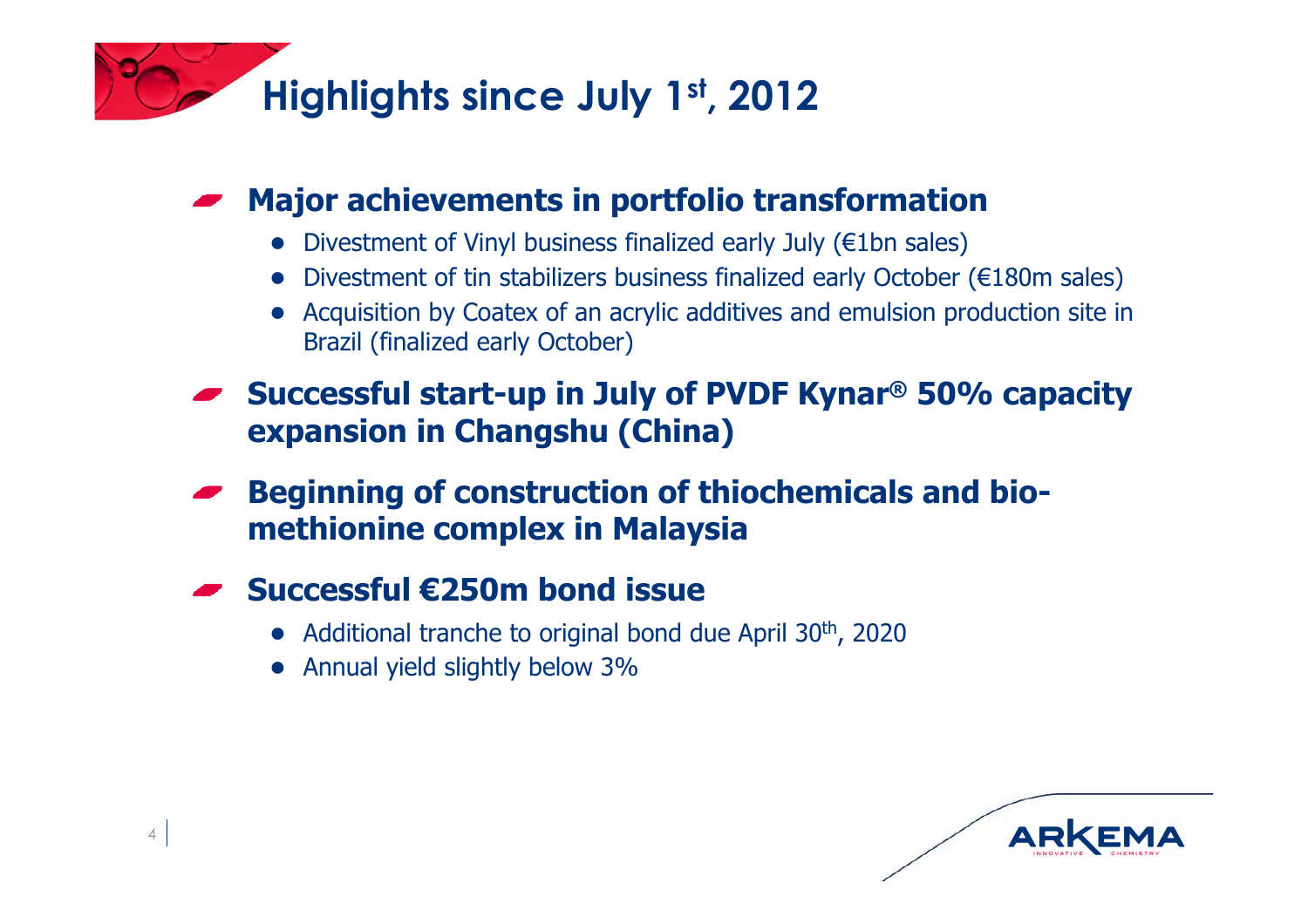

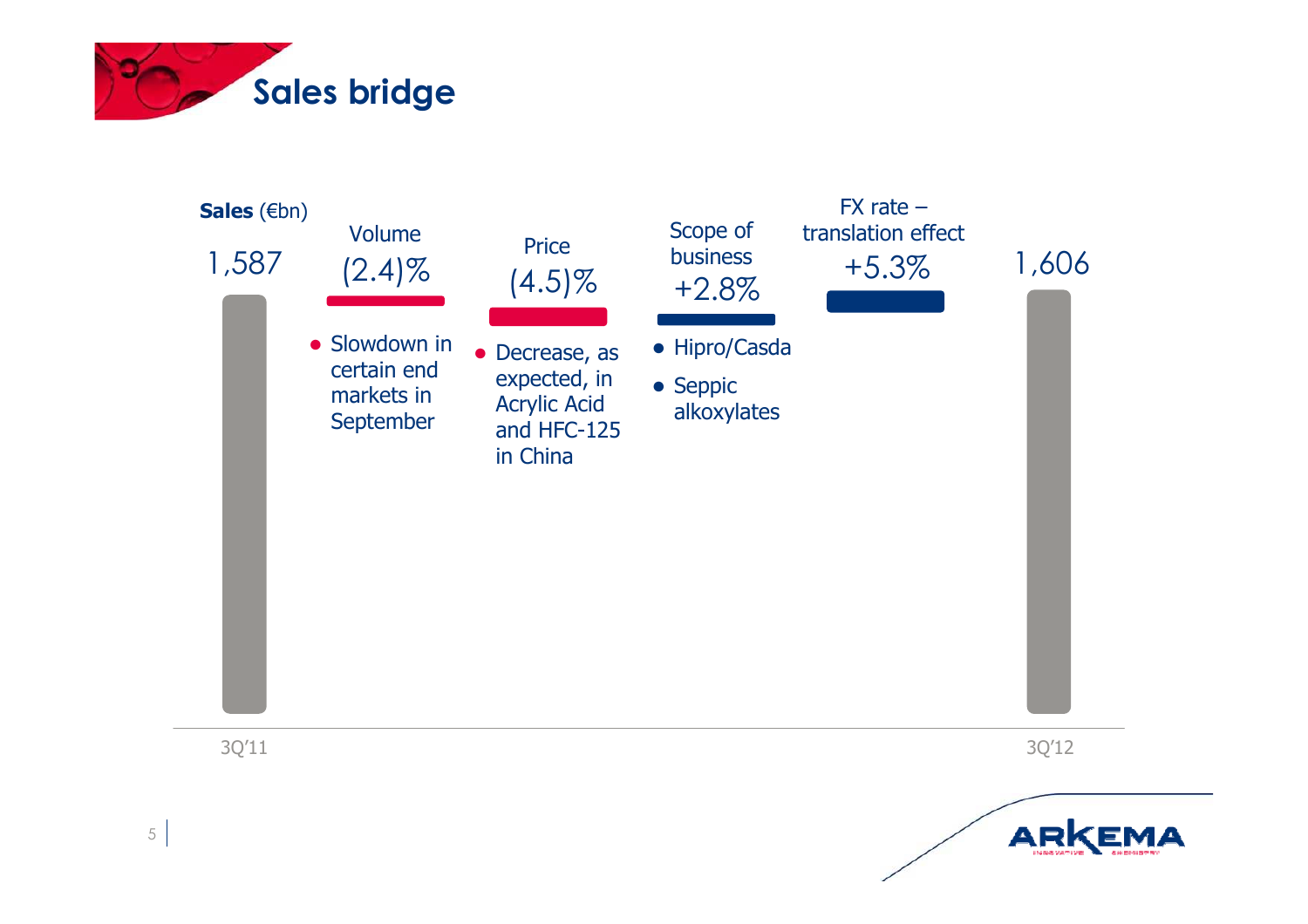

| In $\epsilon$ m (except EPS)      | 3Q'11 | 3Q'12 | variation |
|-----------------------------------|-------|-------|-----------|
| <b>Sales</b>                      | 1,587 | 1,606 | $+1.2\%$  |
| <b>EBITDA</b>                     | 266   | 266   | $\equiv$  |
| <b>EBITDA margin</b>              | 16.8% | 16.6% |           |
| <b>Recurring operating income</b> | 198   | 189   | $-4.5\%$  |
| <b>Net income</b> (group share)   | 109   | 116   | $+6.4%$   |
| Adjusted EPS (diluted)            | 2.09  | 1.88  | $-10.0\%$ |

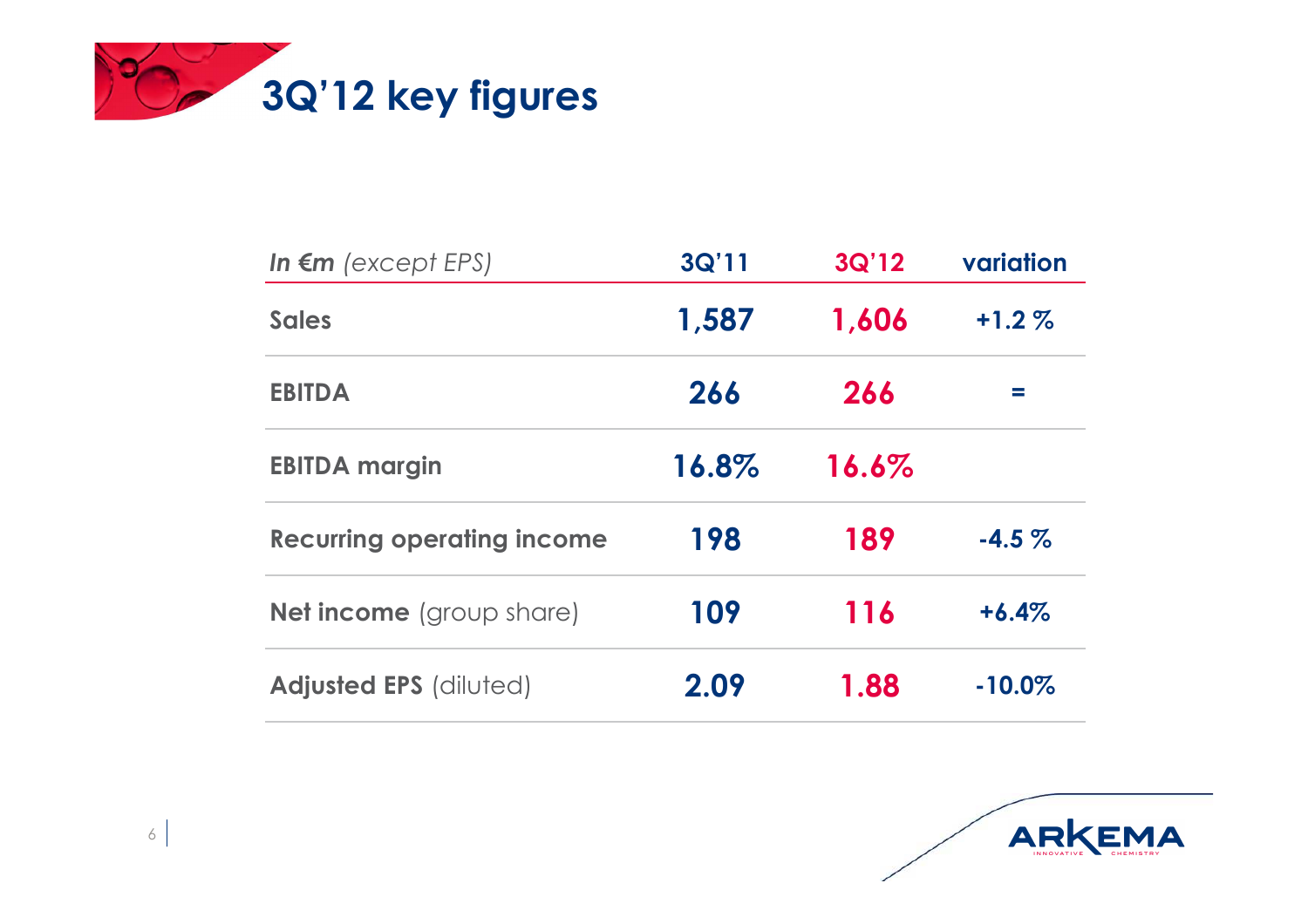

| In $\epsilon$ m                   | 3Q'11 | 3Q'12 | variation |
|-----------------------------------|-------|-------|-----------|
| <b>Sales</b>                      | 519   | 548   | $+5.6%$   |
| <b>EBITDA</b>                     | 102   | 107   | $+4.9%$   |
| <b>EBITDA margin</b>              | 19.7% | 19.5% |           |
| <b>Recurring operating income</b> | 78    | 80    | $+2.6%$   |

#### **+6% sales at €548m**

- Benefits from acquisitions (bio-based polyamide 10 in China and alkoxylates)
- Slowdown in demand in September in automotive in Europe and in photovoltaic

#### **EBITDA at record level for a 3rd quarter**

- ●19.5% EBITDA margin
- Reflects strong positions on high-value niches

#### **Further improvement of portfolio**

- Startup of 50% capacity expansion of PVDF Kynar<sup>®</sup> in China
- ●Divestment of tin stabilizers business (within Functional Additives BU) closed early October

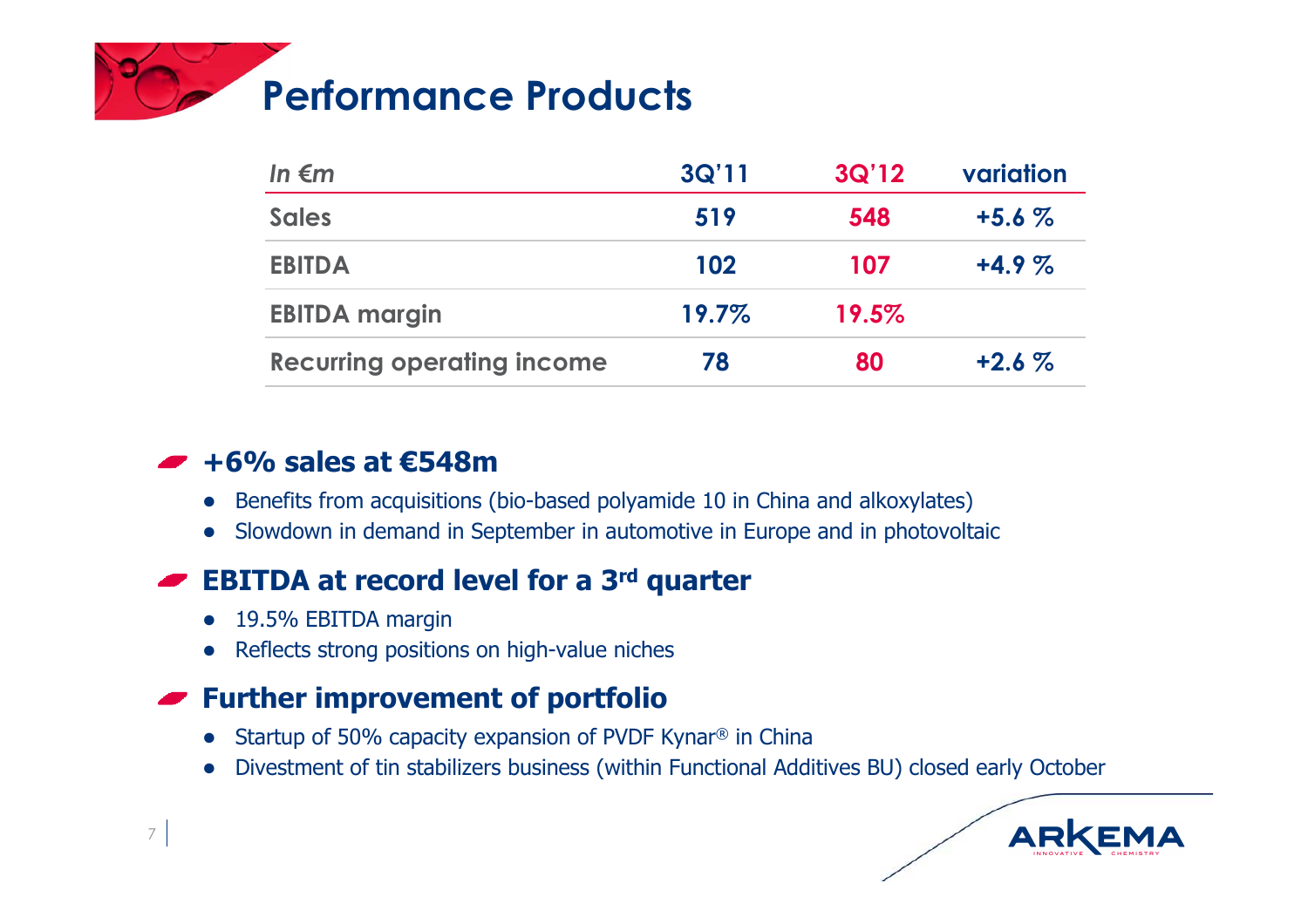

| In $\epsilon$ m                   | 3Q'11 | 3Q'12    | variation |
|-----------------------------------|-------|----------|-----------|
| <b>Sales</b>                      | 1,063 | 1,053    | $-0.9\%$  |
| <b>EBITDA</b>                     | 175   | 176      | $+0.6\%$  |
| <b>EBITDA margin</b>              | 16.5% | $16.7\%$ |           |
| <b>Recurring operating income</b> | 132   | 127      | $-3.8 \%$ |

- **Stable volumes despite weak automotive in Europe and low demand in deco paints**
- **Decrease, as expected, of acrylic acid and fluorogases prices vs 3Q'11 high level**
- **Excellent contribution from Industrial Specialties: €98m EBITDA, 20% EBITDA margin**
	- Solid performance of all businesses in North America (PMMA for automotive, fluorogases for air-<br>conditioning thiochemicals for animal nutrition, hydrogen peroxide) conditioning, thiochemicals for animal nutrition, hydrogen peroxide)
	- Strong decrease as expected of HFC-125 margins in China
- **Good performance of Coating Solutions: €78m EBITDA, 14% EBITDA margin**
	- In line with our assumptions, acrylic acid margins at mid cycle
	- ●Low demand in decorative paints especially in Europe in Coating Resins
	- ●Good results of industrial coatings (Coatex, Sartomer)

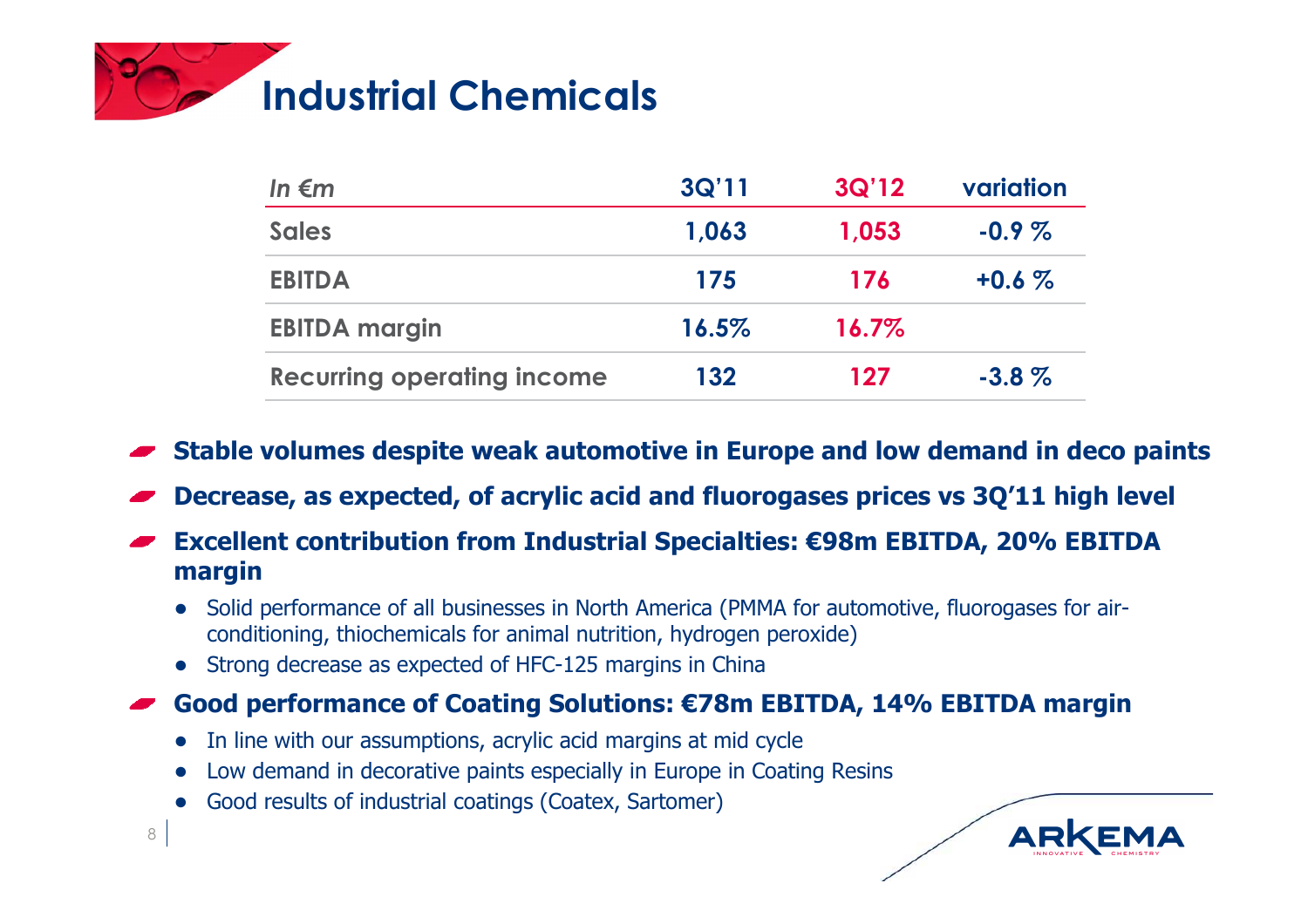

| <b>High Performance Materials</b>                                                                | <b>Industrial Specialties</b>                                             | <b>Coating Solutions</b><br>Solutions for decorative paints,<br>industrial coatings and<br>high-growth acrylic applications |  |
|--------------------------------------------------------------------------------------------------|---------------------------------------------------------------------------|-----------------------------------------------------------------------------------------------------------------------------|--|
| World of high value and<br>innovative solutions                                                  | <b>Global and integrated</b><br>industrial niches                         |                                                                                                                             |  |
| • Specialty polyamides<br>• Fluoropolymers<br>• Filtration and adsorption<br>• Organic peroxides | • Thiochemicals<br>• Fluorogases<br>$\bullet$ PMMA<br>• Hydrogen peroxide | • Acrylic monomers<br>• Coating resins<br>• UV-curing (Sartomer)   Downstream<br>$\bullet$ Coatex                           |  |
|                                                                                                  |                                                                           |                                                                                                                             |  |









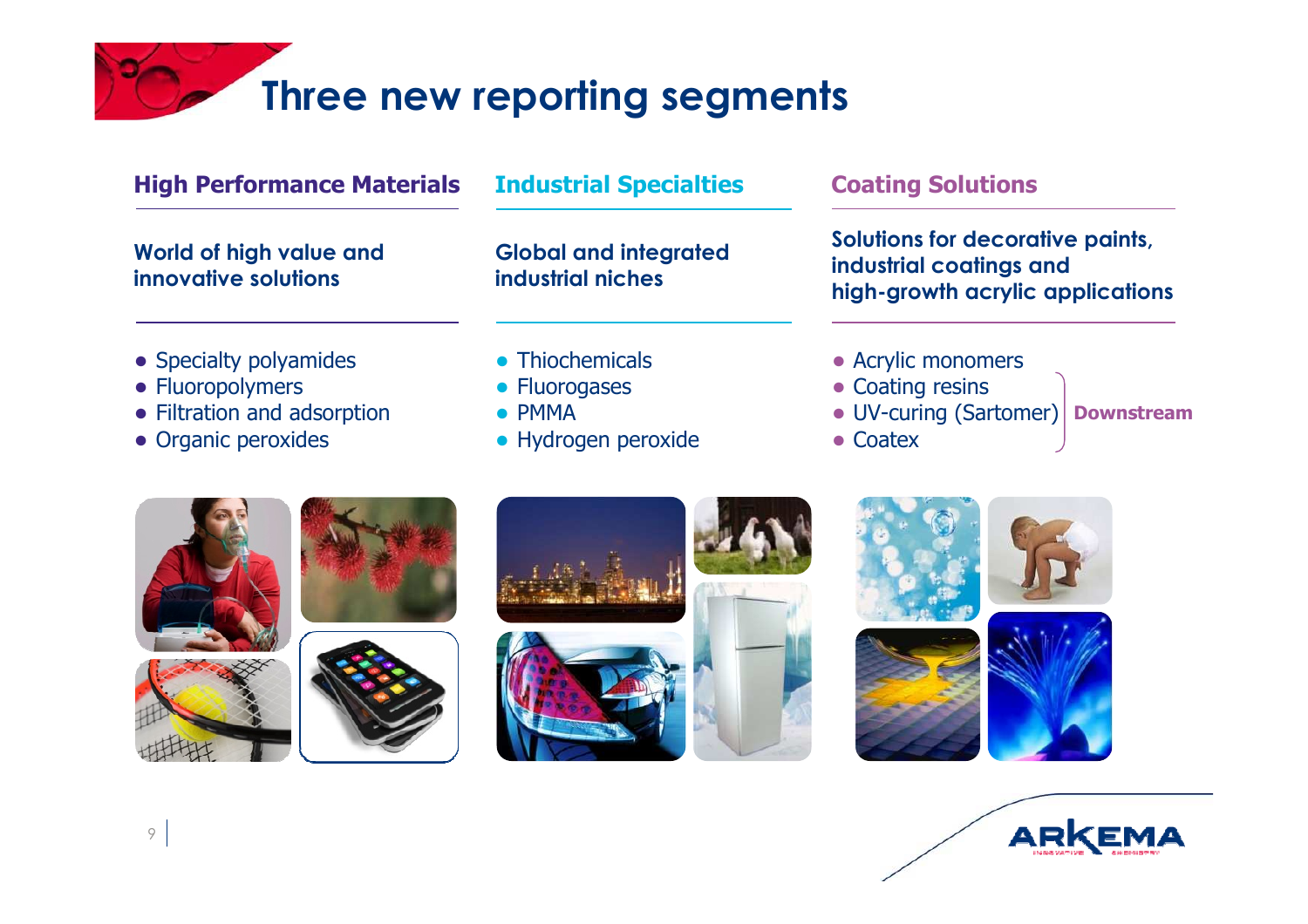# **Contribution by new reporting segment**

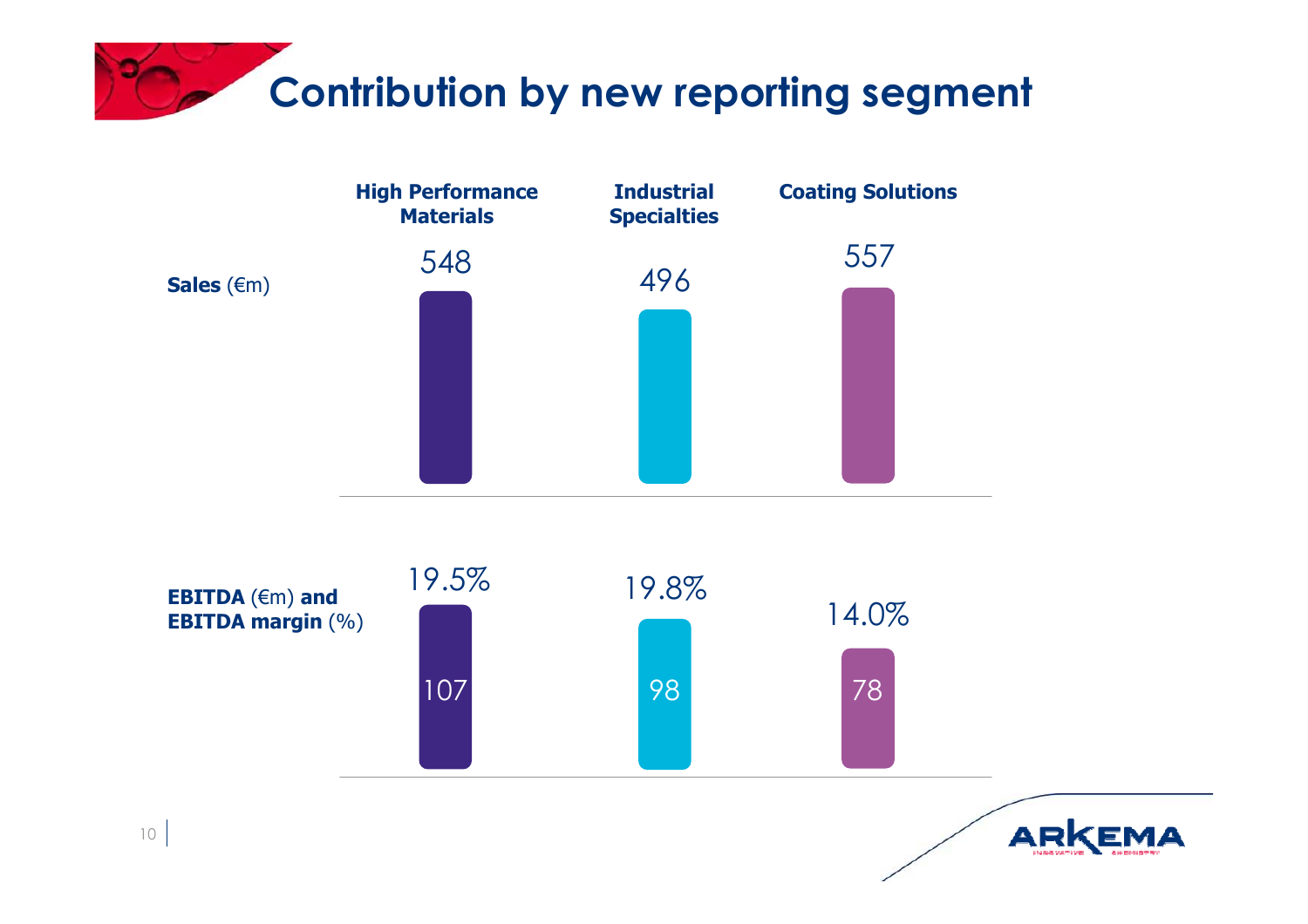**3Q'12 cash flow and net debt end of September**

# **+€ 144m free cash flow\* in 3Q'12 includes:**

- $\bullet \in$  76m recurring capex<br> $\bullet \in$  81m cash inflaw from
- $\bullet \in 81$ m cash inflow from working capital

# **€ 59m cash outflow from M&A**

- Payment to Hipro-Casda minority shareholders
- $\bullet$  €35m cash out of part of the expenses related to Vinyls divestment booked end of  $\overline{a}$ June in P&L
- **+€ 85m net cash flow in 3Q'12**

# **€ 1,002m net debt (versus € 1,093m end of June 2012)**

● 43% gearing versus 49% gearing end of June 2012

## **Full year end targets**

- Working capital on sales: 16%
- Total capex:  $€$  400m including  $€$  350m recurring capex
- Gearing: 40%



\* Free cash flow = cash flow including non-recurring items and excluding impact from M&A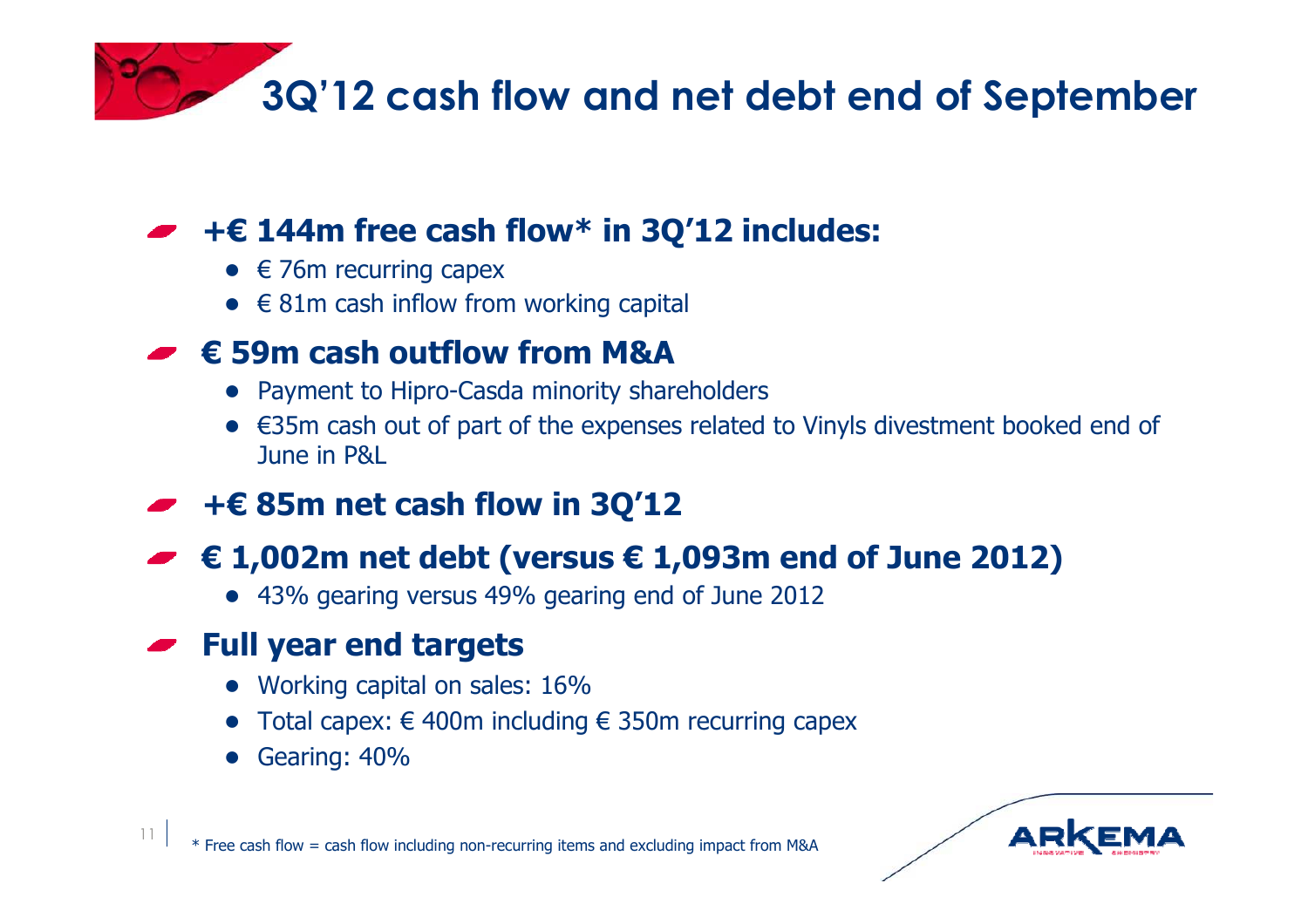

# **Contrasted macro-economic conditions**

- Soft demand observed in certain end markets should continue until year end
- ●Challenges remain in several European countries
- Volatility of raw material costs
- Customers should cautiously manage their inventories at year-end

# **Traditional year-end seasonality expected in 4th quarter**

- Low season for both Coating and Fluorogases
- Specificity of December month
- **Continued focus on internal momentum to reinforce positions in niche markets and faster growing product lines and regions**
- **Strict control of fixed costs, working capital and capex**
- **Arkema remains confident in its ability to deliver a very solid year and confirms its target to achieve in 2012 an EBITDA close to 1 billion euros**